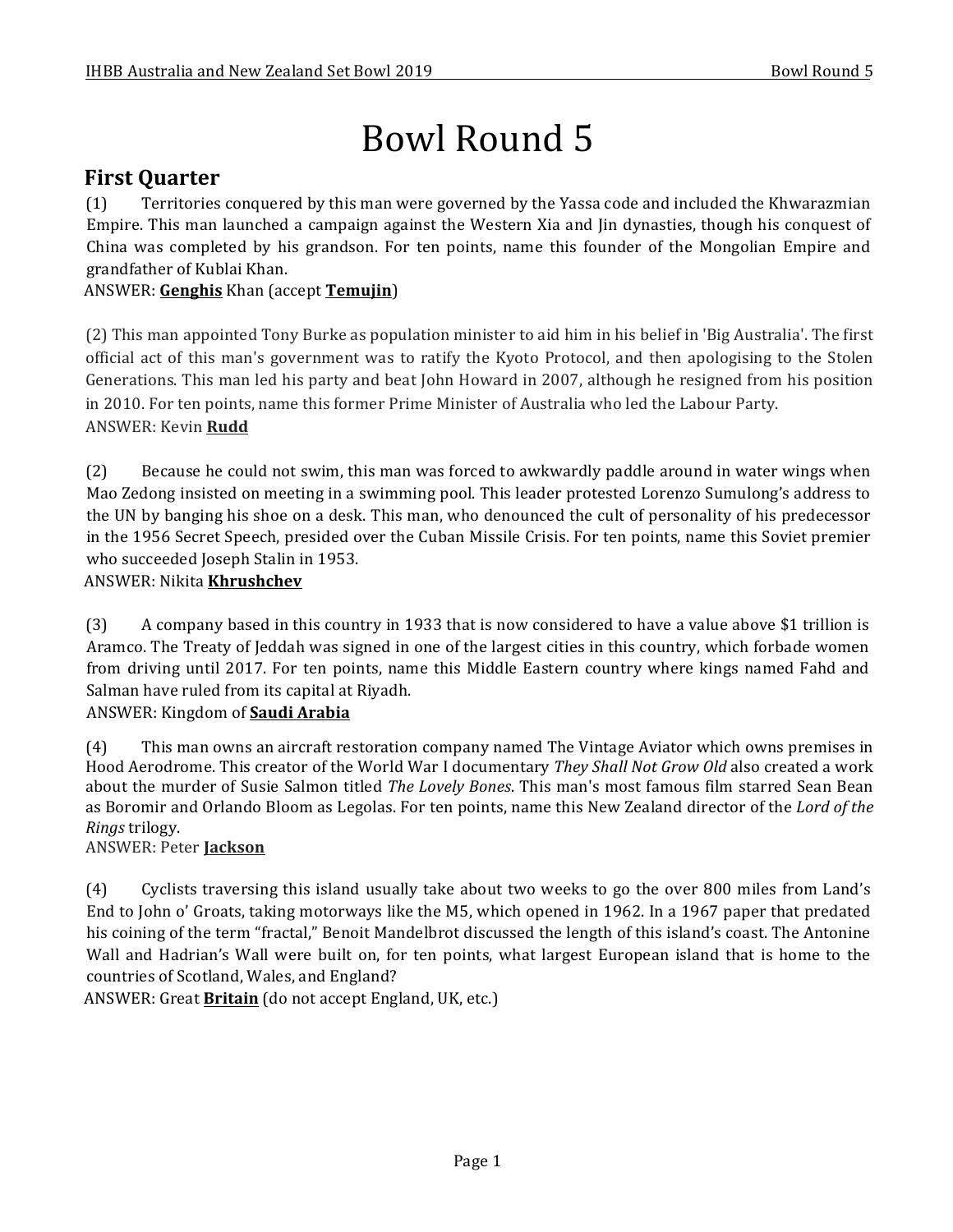(7) This body was opposed in the Senate by a faction led by Henry Cabot Lodge. The creation of this body was called for in the Fourteen Points of Woodrow Wilson. This body's first council meeting was held six days after the signing of the Treaty of Versailles. Aiming to keep the peace after the First World War, for ten points, name this predecessor to the United Nations.

#### ANSWER: **League of Nations**

(8) Prior to 1975, this country controlled East Timor. An explorer from this country was the first European to reach the Cape of Good Hope in South Africa. Explorers Vasco da Gama and Bartolomeu Dias were from, for ten points, what country where Prince Henry the Navigator sponsored explorations as a rival to its neighbor, Spain?

#### ANSWER: **Portugal**

(9) The site of the burning bush is supposedly located at one of these places on the Sinai Peninsula in Egypt. The most important Orthodox examples of these places are located on Mt. Athos in Greece. In the 1530s, Henry VIII closed many of these places down in the "Dissolution" of them. For ten points, name these institutions where religious devotees live in a community, including monks and nuns. ANSWER: **monastery** (do not accept church, cathedral, etc.)

(10) This country's 29<sup>th</sup> state was created in 2014 when the state of Telangana was created with a capital at Hyderabad. This country's eastern states of Nagaland and Mizoram are majority-Christian due to the work of missionaries, while its state of Gujarat is where its current Prime Minister Narendra Modi began his career in politics. For ten points, name this country where forces retook the city of Goa from the Portuguese in Operation Vijay, several hundred miles south of its city of Mumbai.

ANSWER: **India**

# **Second Quarter**

(1) The Yamna Culture existed during the early stages of this period. The Hittites and Mycenaeans fell apart during this period's namesake collapse. This period was the second in a classification scheme laid out by the antiquarian Christian Thomsen based on the artifacts used by people at the time. For ten points, name this period that succeeded the Stone Age and preceded the Iron Age. ANSWER: **Bronze Age** 

BONUS: During the Bronze Age, a civilization flourished on which Mediterranean island, where Aphrodite was said to have been born from sea foam not far from where its capital of Nicosia now stands? ANSWER: **Cyprus**

(2) This instrument was the original medium for *Le Tombeau de Couperin*, a suite dedicated to friends who fought and died in World War I, before it was orchestrated by its composer. The brother of philosopher Ludwig Wittgenstein, Paul, played this instrument professionally; in 1929, he commissioned a D major "Concerto for the Left Hand" for this instrument, as he had lost his right arm in World War I. For ten points, name this musical instrument whose grand variety includes 88 keys. ANSWER: **piano**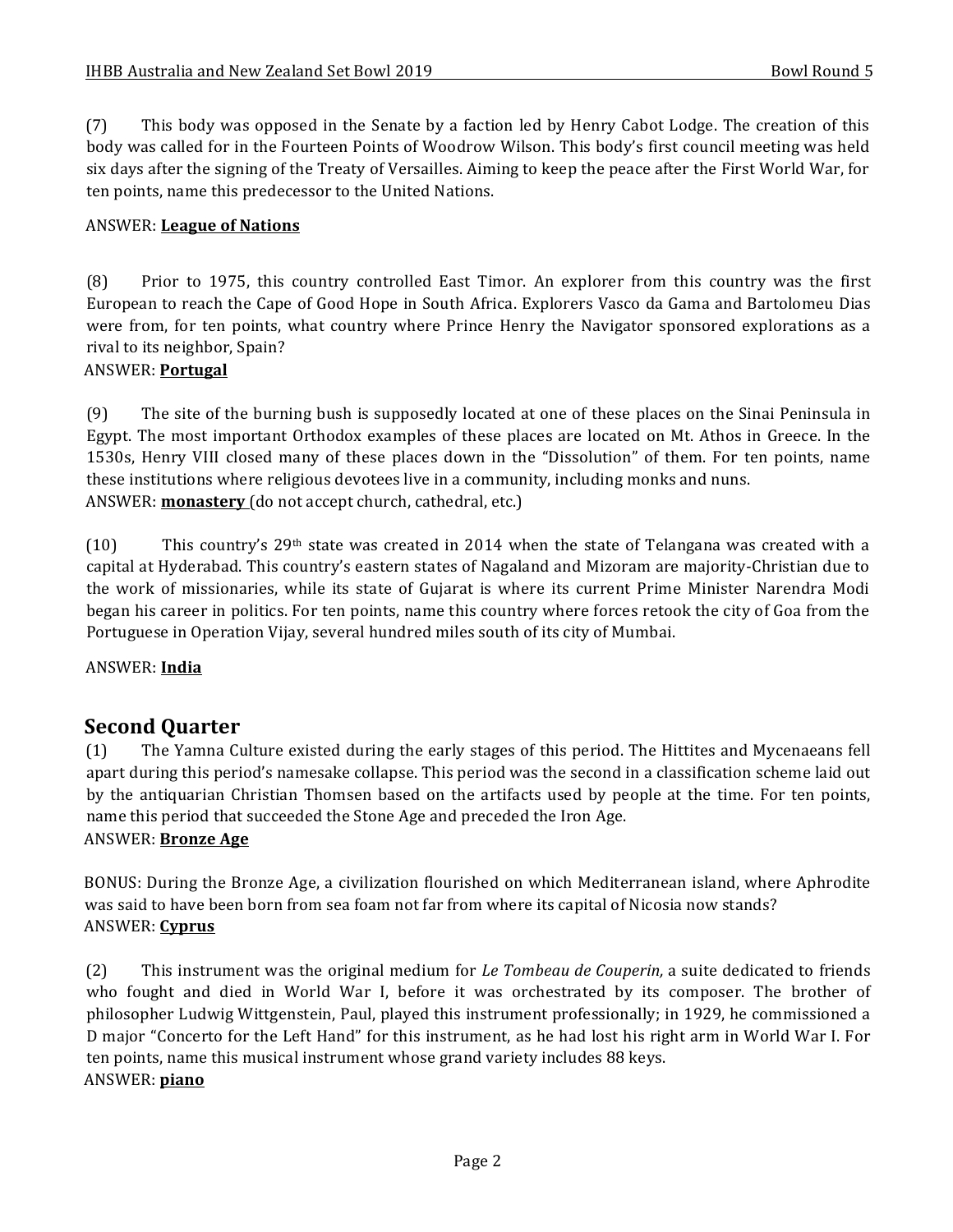BONUS: This French composer of *Le Tombeau de Couperin* and *Bolero* wrote the Piano Concerto for the Left Hand for Paul Wittgenstein.

#### ANSWER: Maurice **Ravel**

(3) This good, along with the compass, printing, and papermaking, is considered one of its country's Four Great Inventions. Created by a combination of saltpeter, charcoal and sulfur, this good was originally known by a name translating as "fire medicine" in China. The thunder crash bomb was an iron-cast grenade that relied on, for ten points, what explosive good used in firearms?

#### ANSWER: **gunpowder**

BONUS: Gunpowder was going to be used to blow up what location in London in a plot led by Guy Fawkes? ANSWER: Houses of **Parliament**

(4) This man deployed chemical weapons in the town of Halabja as part of a genocide against Kurds. He led his nation into a nearly-decade war with Iran, triggered the Persian Gulf War and was toppled in 2003 after being accused of possessing weapons of mass destruction. For ten points, name this former dictator of Iraq.

ANSWER: Saddam **Hussein** Abd al-Majid al-Tikriti

BONUS: Saddam Hussein's forces invaded what neighboring country, which led to the Persian Gulf War? ANSWER: **Kuwait**

(5) This man killed his own horse to show that he would not run prior to his last stand at the Silarius River. Earlier, this man used rope vines to surprise the forces of Gaius Glaber while defending his home base of Mount Vesuvius. After this man was defeated, he and his supporters were crucified along the Appian Way. For ten points, name this gladiator who led a 73 BC revolt against the Roman Republic.

#### ANSWER: **Spartacus**

BONUS: Pompey the Great took credit for defeating Spartacus, upsetting this rival Roman politician, who joined with Pompey and Julius Caesar in the First Triumvirate.

ANSWER: Marcus Licinius **Crassus**

(6) This thinker's most famous work was interpreted as a satire and as a deliberate misdirection by Diderot and Rousseau, respectively. This philosopher who analyzed Ab urbe condita in his Discourses on Livy, argued that it was best to begin ruling harshly so that everything seems kinder in comparison in his most famous work. It is better for a ruler to be feared than loved according to, for ten points, what early 16th century Italian diplomat, the author of *The Prince*? ANSWER: Niccolo **Machiavelli**

BONUS: The Prince emphatically praises the politics of this leader, the son of Pope Alexander VI, who came from a prominent Italo-Spanish royal house. ANSWER: Cesare **Borgia**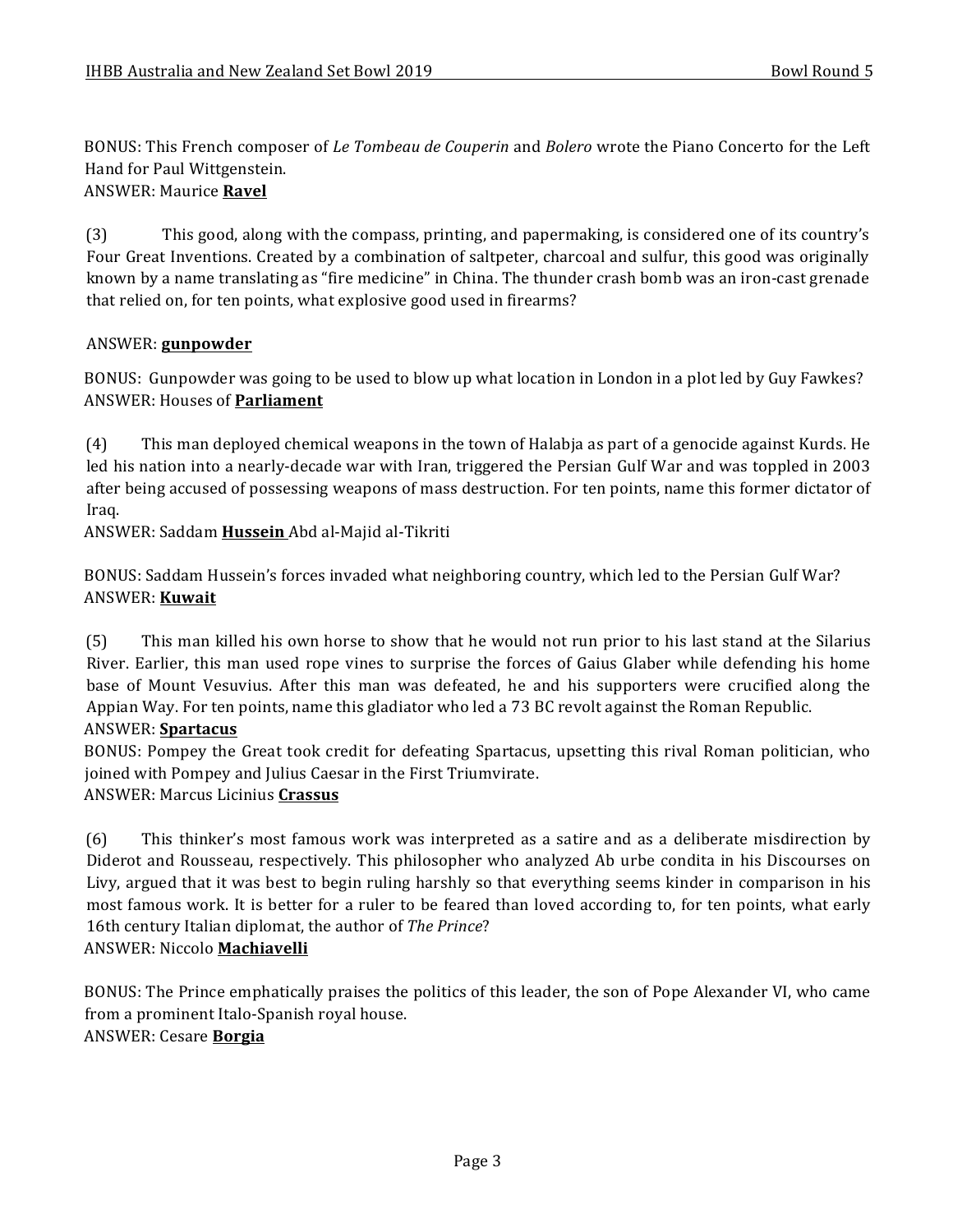(7) A dispute over this country's north caused the Shifta War. Dedan Kimathi was killed in this country while leading a rebellion that led to the jailing of the Kapenguria Six. The Mau Mau Rebellion occurred in, for ten points, what country first led by Jomo Kenyatta from Nairobi?

#### ANSWER: **Kenya**

BONUS: In recent years, Kenya has faced terrorist attacks from al-Shabaab, a group based in which country to the northeast of Kenya?

#### ANSWER: **Somalia**

(8) This leader became the target of a coup led by the Gang of Eight after his reforms were deemed too radical. This architect of glasnost and perestroika was challenged by Ronald Reagan to tear down the Berlin Wall. For ten points, name this final leader of the Soviet Union. ANSWER: Mikhail **Gorbachev**

BONUS: Glasnost and perestroika were Gorbachev's chosen names for his efforts to reform the Communist Party. Give the common English translation for either of the two terms; glasnost has two equally prominent translations.

ANSWER: **openness** or **transparency** OR **restructuring** (accept word forms)

#### **Third Quarter**

The categories are ...

- 1. The Philippines
- 2. Ancient Athens
- 3. The Aztecs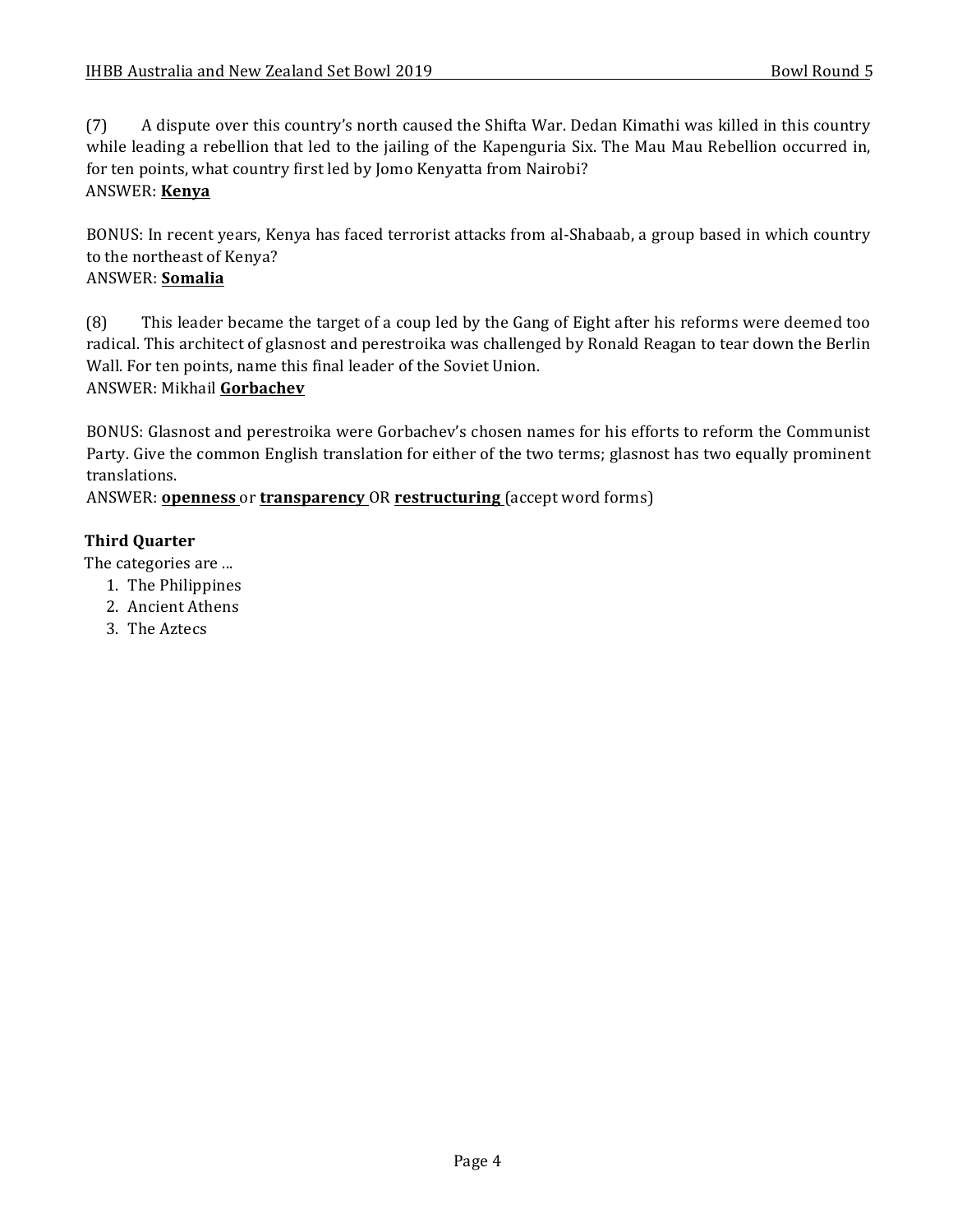# **The Philippines**

Name the...

(1) European country and colonial power whose king Philip gave the country its name

#### ANSWER: **Spain**

(2) Capital city whose dialect of Tagalog was defined as a national language in the 20th century.

# ANSWER: **Manila**

(3) Specific religion of Cardinal Jaime Sin, who was instrumental in the Philippines' regime change in 1986. ANSWER: Roman **Catholic**ism (prompt on Christianity)

(4) Country that occupied the Philippines in World War II and which forced soldiers to go on the Bataan Death March.

# ANSWER: **Japan**

(5) Current authoritarian leader of the Philippines who has boasted of personally killing drug dealers ANSWER: Rodrigo **Duterte**

(6) American general who promised he would return to The Philippines, and who did towards the end of World War II.

# ANSWER: Douglas **MacArthur**

(7) President and dictator of the Philippines from 1965 to 1986, when he was overthrown.

# ANSWER: Ferdinand **Marcos**

 $(8)$  Item of clothing that that man's wife had too many of, leading to discontent among the people ANSWER: **Shoe**s

# **Ancient Athens**

Name the...

(1) Civilization whose culture was dominated by Athens, and the modern country where Athens is capital. ANSWER: (ancient/modern) Greece

(2) God of wine who Athenians celebrated with an annual theatrical festival.

# ANSWER: **Dionysus**

(3) Leader during the "Golden Age of Athens" who Thucydides called its "first citizen."

# ANSWER: **Pericles**

(4) Temple to Athena on the Acropolis built during that man's rule.

# ANSWER: **Parthenon**

(5) Athenian-led league of city-states formed to continue the fight against Persia.

# ANSWER: **Delian** League

(6) Bird which was minted on many coins in that league's treasury which moved to Athens.

# ANSWER: **Owl**

(7) Battle site in the Persian Wars, approximately 26 miles from Athens.

# ANSWER: **Marathon**

(8) Leader who repealed those harsh laws in the 6th century BC and reformed the Ecclesia. ANSWER: **Solon**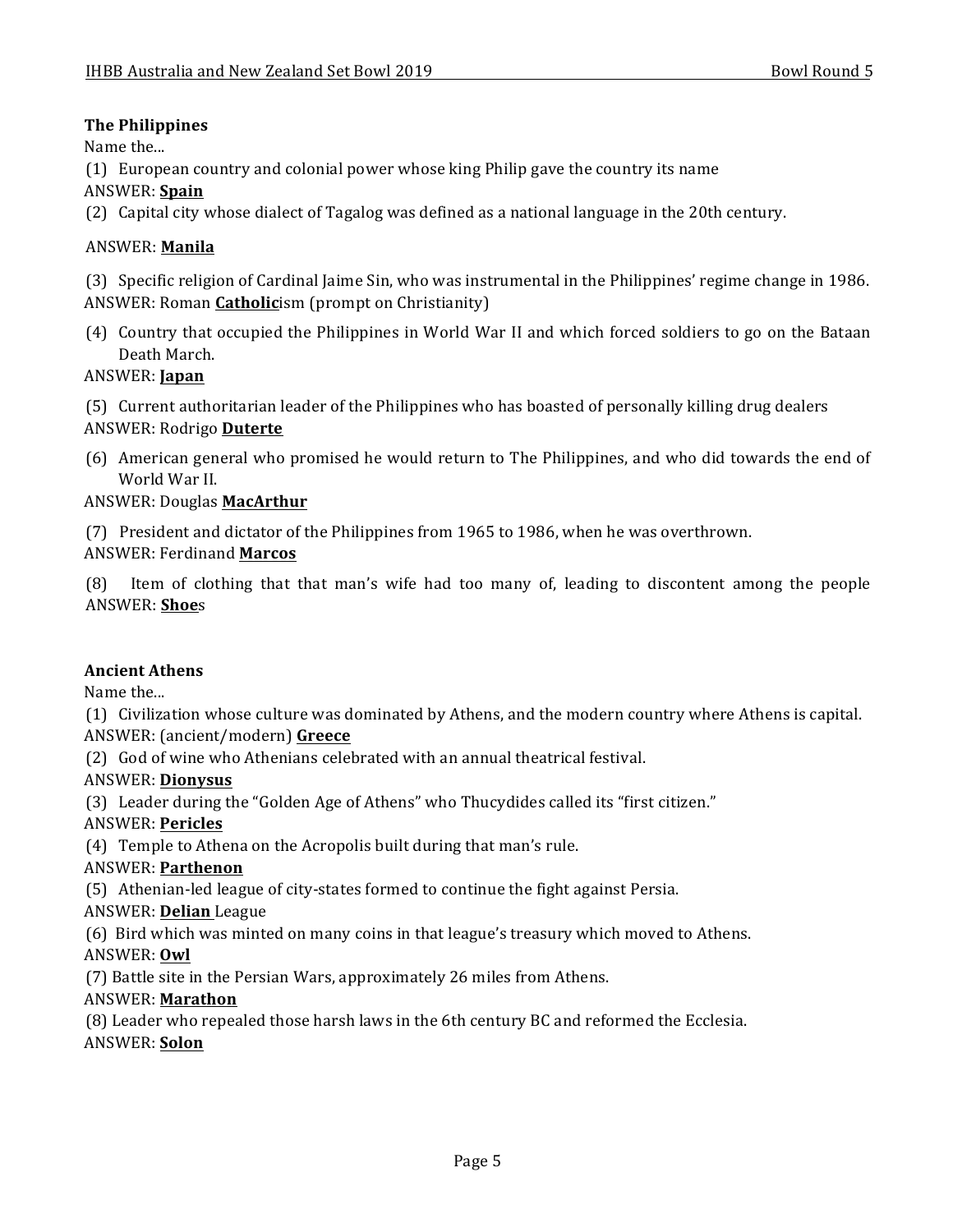#### **The Aztecs**

Name the...

(1) Modern country where the Aztec Empire was located.

#### ANSWER: **Mexico**

(2) Spanish conquistador whose expedition to the Americas led to the collapse of the Aztec Empire.

#### ANSWER: Hernan **Cortes**

(3) Aztec God that that man was confused with.

#### ANSWER: **Quetzalcoatl**

(4) Capital of the Aztec Empire from 1325 until its 1521 capture by the Spanish.

# ANSWER: **Tenochtitlan**

(5) Aztec ruler who first made contact with Europeans, but was killed when Spanish invaders took over the capital.

# ANSWER: **Montezuma** II (or **Moctezuma** II)

(6) Agricultural method that used interwoven reeds beneath the surface of lakes to create artificial "fences."

ANSWER: **floating garden**s (accept **chinampa**s; prompt on gardens)

(7) Language historically spoken by the Aztecs, which is still spoken by some of their descendants today. ANSWER: **Nahuatl** ([nah-wah-tull], but be lenient)

(8) Fruit whose name derives from that language and is used to make guacamole.

ANSWER: **Avocado**

# **Fourth Quarter**

(1) The 1997 Asian financial crisis started in this modern-day country, where a group known as **the Yellow Shirts led a coup against onetime Prime Minister (+) Thaksin Shinawatra. The Chakri Dynasty rules over this country that is currently led by the tenth king with the name Rama. The musical The King and I is set in this country that was formerly called (\*) Siam. For ten points, name** this country where kings have ruled from Bangkok.

# ANSWER: **Thailand**

(2) **Tim Berners-Lee ran the first browser on the World Wide Web using a device created by this man's company NeXT Inc. This man became a member of Disney's board of directors following the purchase of (+) Pixar, of which he was CEO. This man is most famous for (\*)** founding a company that sold "Nano" and "Shuffle" versions of its iPod. For ten points, name this late co-founder and CEO of Apple. ANSWER: Steve **Jobs**

(3) **During this war, the Volunteer Army was forced to take the Ice March towards the Kuban** region. Two rival governments formed during this war at Omsk and Samara. The  $(+)$  Czechoslovak Legion revolted and controlled most of a railway during this war; another major revolt in this war was launched by sailors at Kronstadt who were angry at the policies of wartime communism **implemented** by (\*) Leon Trotsky. For ten points, name this war between the Red and White Armies, ending in a Bolshevik triumph.

# ANSWER: **Russian Civil War**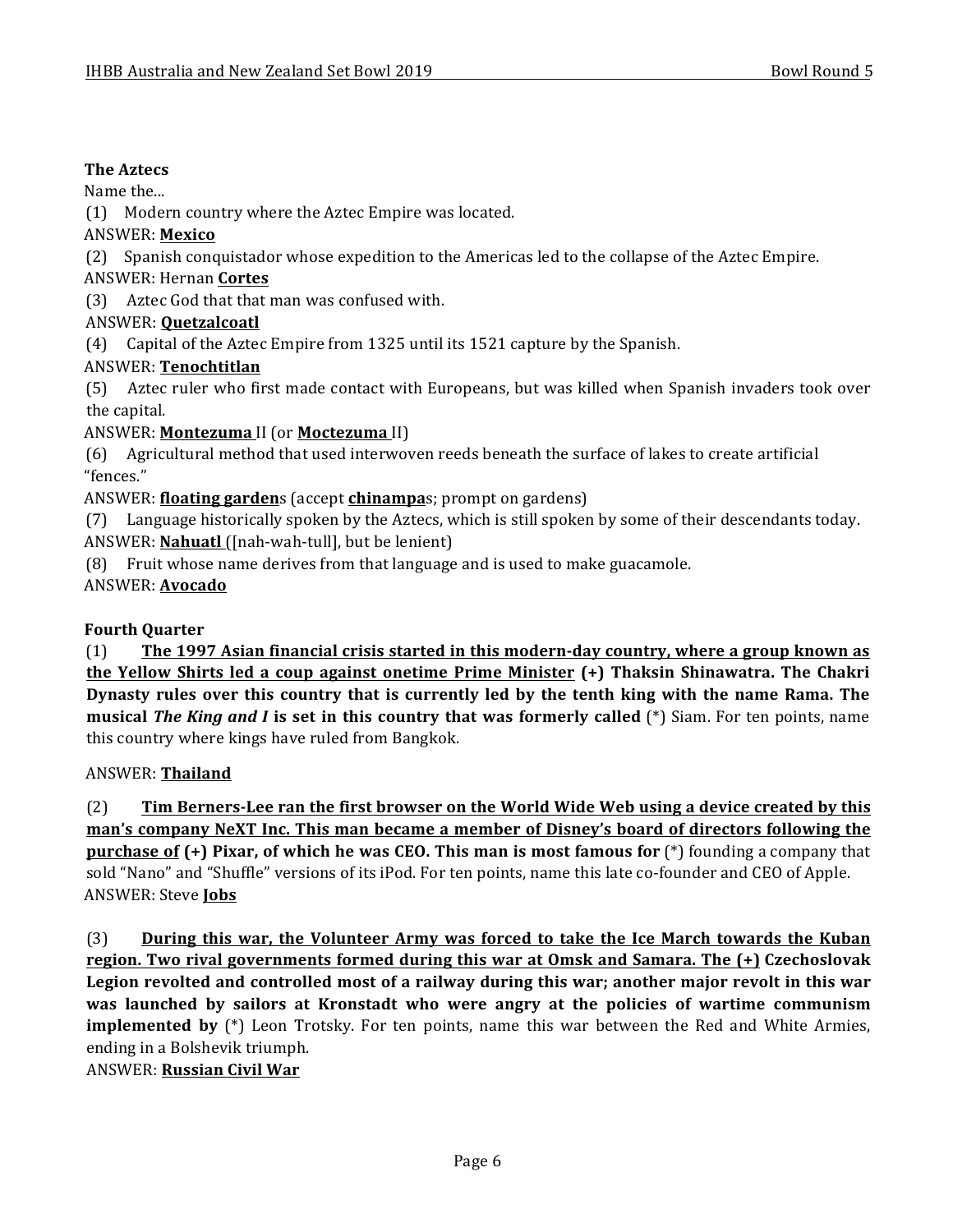(4) **This battle led to the renaming of Chicago Municipal Airport. Dauntless bombers sunk the** *Mikuma* at this battle whose winning side's only lost carrier was the  $(+)$  USS Yorktown. Four Japanese carriers were sunk at this victory for the forces of Chester Nimitz. Occurring one month **after the Battle of Coral** (\*) Sea, for ten points, name this decisive 1942 World War II naval battle in the center of the Pacific Ocean.

ANSWER: Battle of **Midway**

(5) **A** popular destination of bootleggers during Prohibition was the fishing village of Sausalito **near this city. A dangerous neighborhood in this city received its name after policemen working in it claimed** you could afford a high-quality steak from working shifts in it. This home of the  $(+)$ **Tenderloin District is also home to a one end of a structure designed by Joseph Strauss and Charles Ellis that links it to Marin County by crossing** (\*) a namesake bay. For ten points, name this home city of the Golden Gate Bridge.

ANSWER: **San Francisco**

(6) **This battle led to the sacking of Ian Hamilton after numerous unsuccessful attempts to** capture Scimitar Hill during the August Offensive. The losing side attempted to secure footholds at **(+)** Cape Helles and ANZAC Cove during this battle. Winston Churchill (\*) resigned as First Lord of the Admiralty as a result of this battle, where Allied troops were repulsed by Mustafa Kemal. For ten points, name this 1915 campaign that sought to capture a namesake strait from the Ottoman Empire. ANSWER: Battle of **Gallipoli** (accept **Dardanelles** Campaign)

(7) A governor of this city committed suicide after being unable to stop the HMS Phaeton from **harassing ships in its harbor. Inhabitants of this city nicknamed arriving carracks "black ships"** while it was briefly under Portuguese rule. During a period of seclusion, only  $(+)$  Dutch traders were allowed to trade with this city via its artificially built Dejima Island. Because cloud cover **obscured Kokura, the (\*)** Fat Man weapon was used against, for ten points, what city that was attacked with a nuclear weapon three days after Hiroshima? ANSWER: **Nagasaki**

(8) **One victim of this event commented "That's not funny", believing someone was letting off** firecrackers when it was the actual sound of bullets. The perpetrator of this event was motivated by **the** (+) then-recent Dunblane School Massacre, according to his lawyer. John Howard made **significant changes to** (\*) gun control laws following this incident. Martin Bryant perpetuated, for ten points, what 1996 mass shooting in Tasmania?

**ANSWER: Port Arthur Massacre**